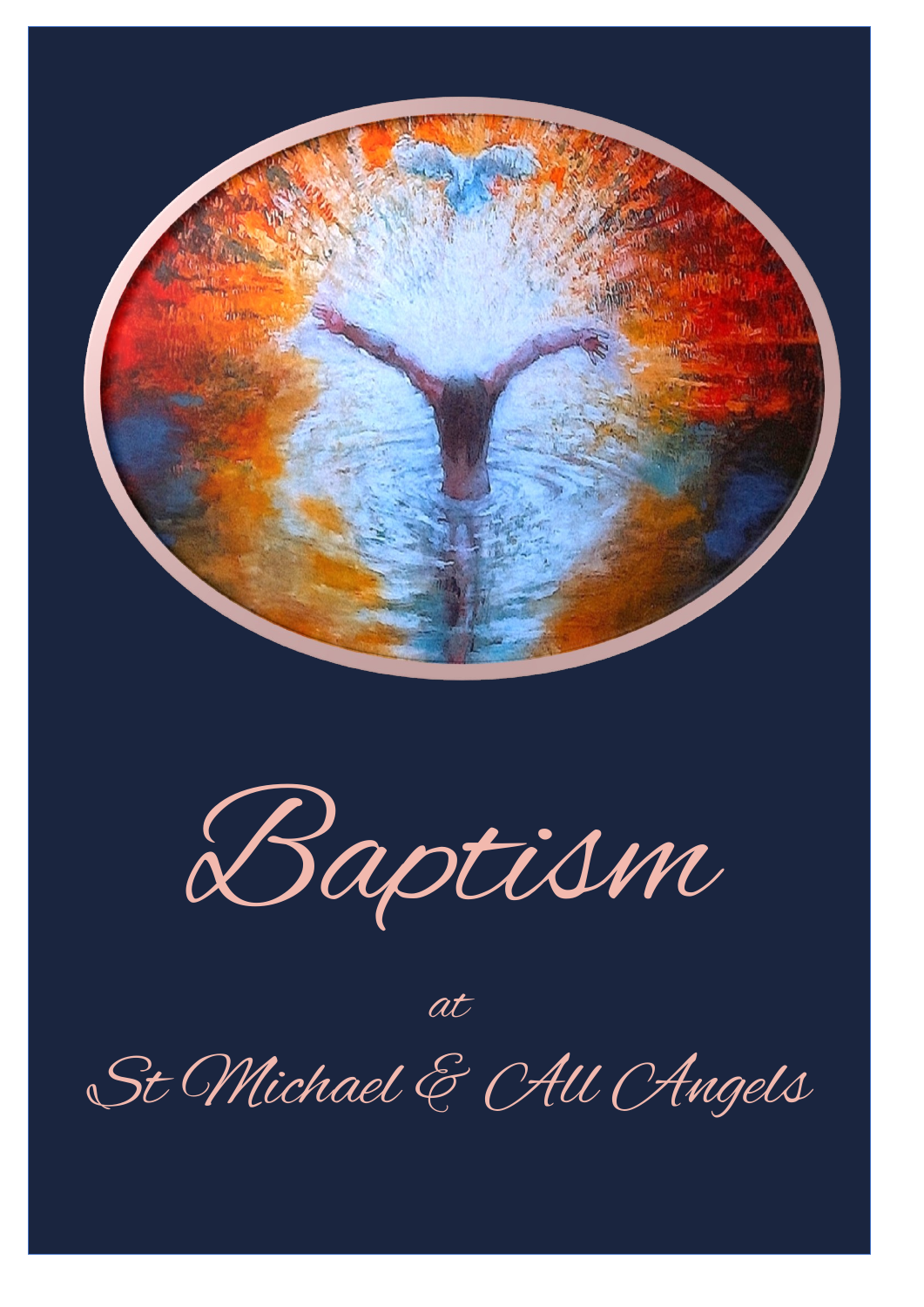### **Welcome!**

# **We are delighted that you are exploring baptism, a foundational sacrament of Christ's Church.**

### **What is Baptism?**

Practiced from the earliest days of the Christian movement, Baptism (sometimes called Christening) is a sign of new life in Jesus Christ. In this new life all people are joined as one, since we are not baptised into the Anglican church, but into the wholeness of Christ's Church – the one, holy, catholic (from the Greek catholikos, meaning universal) and apostolic Church, transcending every brand name.

The Anglican Church practices 'open baptism', which means that we welcome with open arms your wish to be baptised or to have your child baptised, and try to place as few hurdles in your way as possible. At the same time we want to help you make this celebration meaningful and memorable, the start of a journey in faith, hope and love within the community and household of faith. Baptism is a powerful sign, focusing on many of the great themes of the life of faith. We celebrate God's creative and redemptive work – in creation, bringing cosmos out of chaos; in liberating the Hebrew people from slavery in Egypt by parting the waters of the Red Sea; in empowering Jesus with the divine Spirit at his own baptism in the river Jordan; in Jesus' overcoming of death and sin in his crucifixion and resurrection.

Baptism connects the small story of an individual life with this cosmic story, the big picture showing what it means to be a human being in relationship with God. All the baptised participate in this eternal cycle of dying and rising to newness of life by the public vows made when they are brought to the life-giving water.

God's gift of love for the whole creation is revealed in this special way, liberating us from all that denies or denigrates or destroys the dignity of human nature.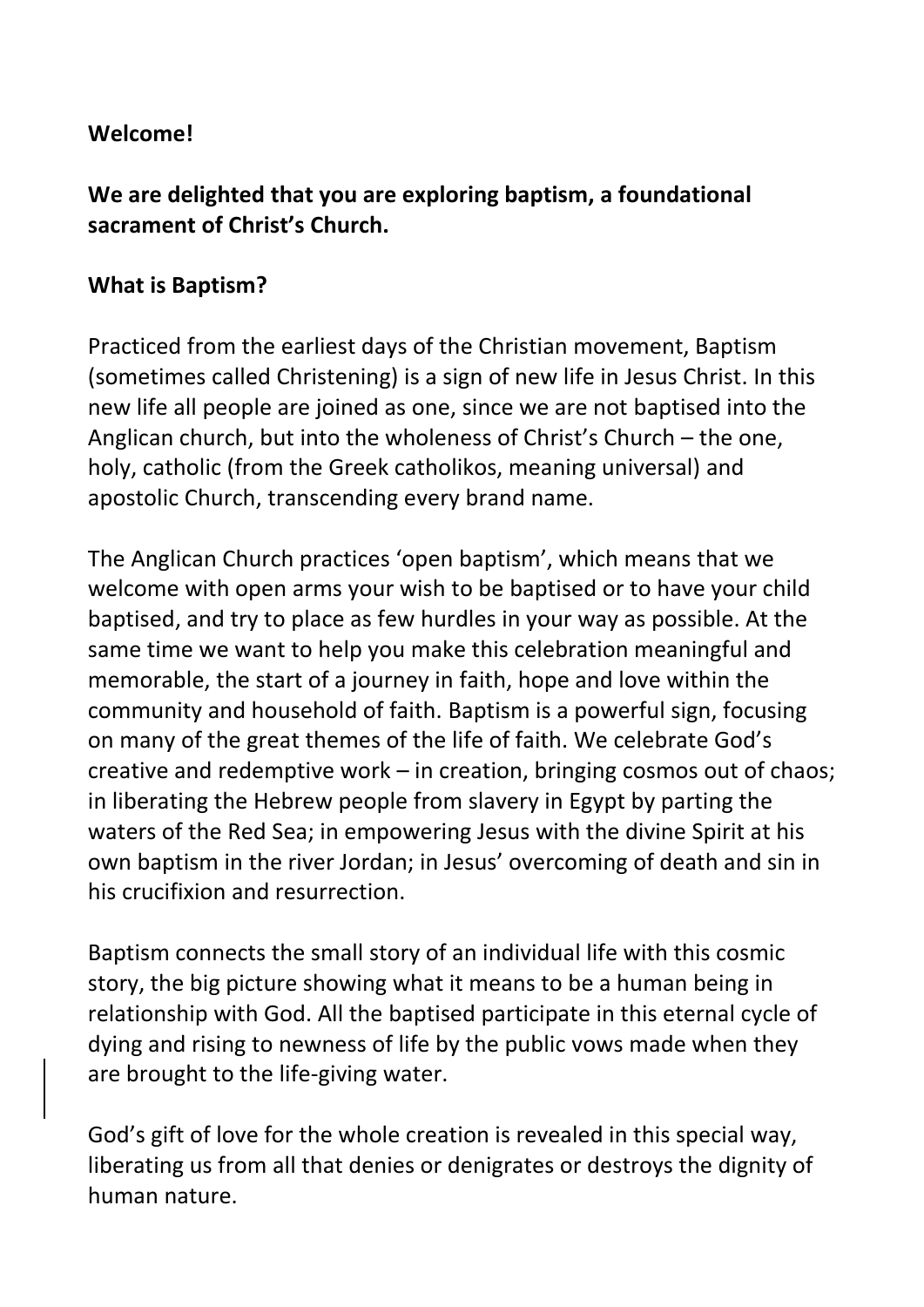Baptism is entry into life lived in company with Christ, meeting him week by week around his table where we are inspired to live Christlike lives, nourished with bread for the journey. Baptism means we belong to a great family, the community of the catholic (from the Greek *katholikos*, meaning universal) Church of the ages, stretching back in time and around the world. Archbishop Desmond Tutu and Mother Theresa of Calcutta become relatives, together with heroes of the past like Francis of Assisi, Oscar Romero, and Martin Luther King Jr, to name just a few. The Christian family is large and strong, renowned for the many faithful who work for justice and peace in today's world.

Although baptism is universal in its embrace, initiating us into the life of the universal Church, we experience the richness of our inheritance by involvement in a local church. As we give ourselves here to one another in love, committing to particular people in all their diversity, the blessedness of who we are and whose we are begins to dawn. Here we experience the mystery of God's patient and passionate love as we live for one another and with one another, and learn from one another.

## **Sponsors / Godparents**

Because baptised life is about replacing independence with interdependence, adults as well as children need spiritual sponsors. Adults should choose mature Christians who can nurture and guide them in faith.

Parents are the primary sponsors of their own children, since it is initially in the home that a child's beliefs and values are formed and shared. This is the main place where care and growth take place – physical, psychological, emotional, and spiritual. The home in isolation, however, is never enough. Well-balanced children learn to socialize early, participating in larger communities beyond that of their parents and siblings. It is customary and wise, therefore, to choose extra sponsors to assist with the special task of encouraging a child to grow in Christian faith and life. It is not necessary to choose your best friends for this role. Choose people who will take an active interest in the spiritual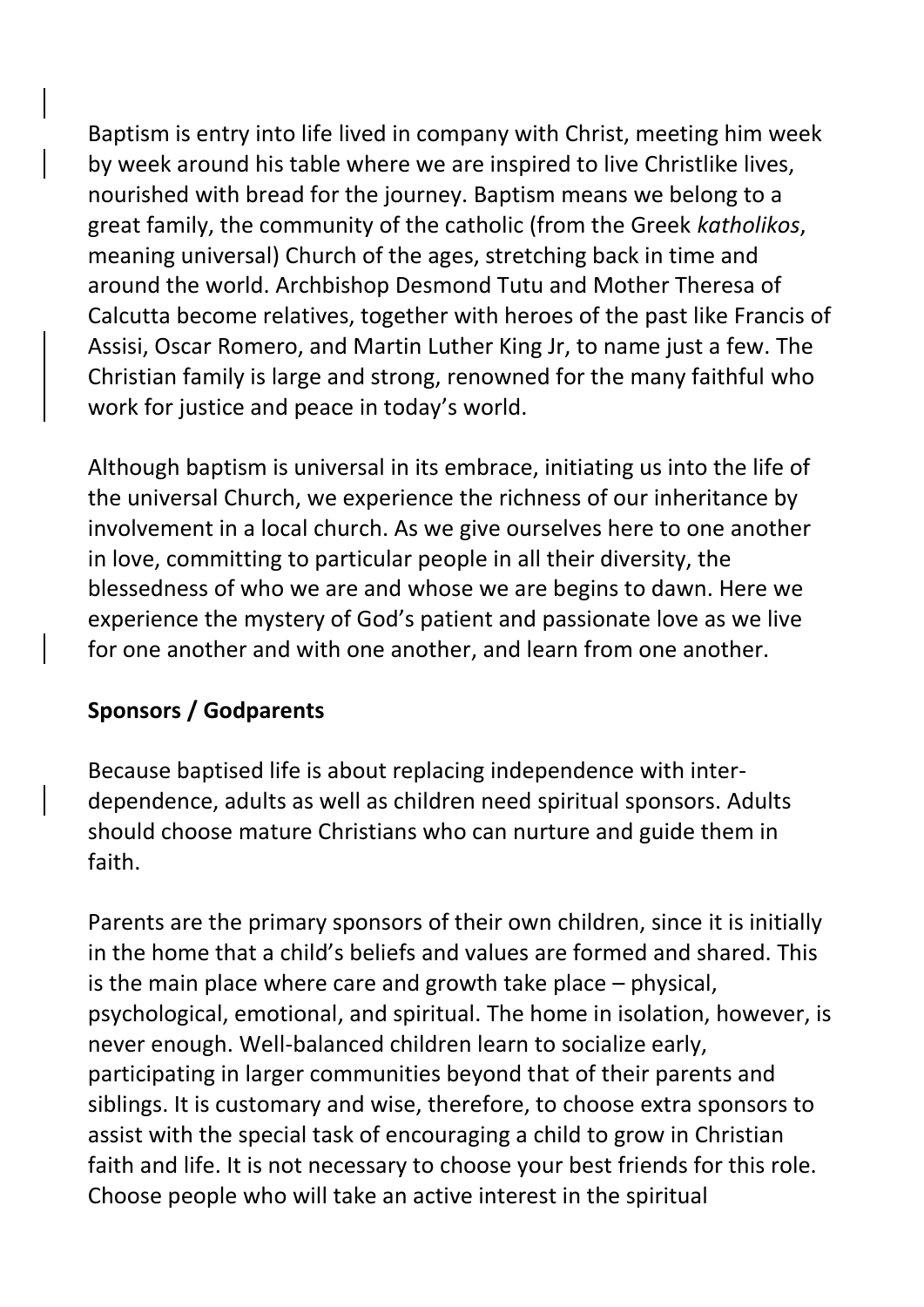development of your child.There is some flexibility around how many sponsors a person might have, though our Prayer Book commends two godfathers and one godmother for boys, and two godmothers and one godfather for girls. All Godparents must be baptised, and preferably confirmed.

# **What is it to be a Christian?**

In the baptism service, parents and godparents are asked:

# **"Do you turn to Christ?"**

So - it's good to have some clarity about what responding to that question in the affirmative means.

The baptism service itself gives a rich picture, drawn from the saving events recorded in the Bible, of what it is to be a Christian. In short, to be a Christian is to turn to Jesus Christ.

As said in the Bible:

*'The Word became flesh and lived among us, and we have seen his glory, the glory as of a father's only son, full of grace and truth' (John 1.14)*

*'Long ago God spoke to our ancestors in many and various ways by the prophets, but in these last days he has spoken to us by a Son, whom he appointed heir of all things, through whom he also created the worlds. He is the reflection of God's glory and the exact imprint of God's very being, and he sustains all things by his powerful word.' (Hebrews 1.1-3A)*

*'But when the goodness and loving-kindness of God our Saviour appeared, he saved us, not because of any works of righteousness that we had done, but according to his mercy, through the water of rebirth and renewal by the Holy Spirit. This Spirit he poured out on us richly through Jesus Christ our Saviour, so that, having been justified by his grace, we might become heirs according to the hope of eternal life'. (Titus 3.4-7)*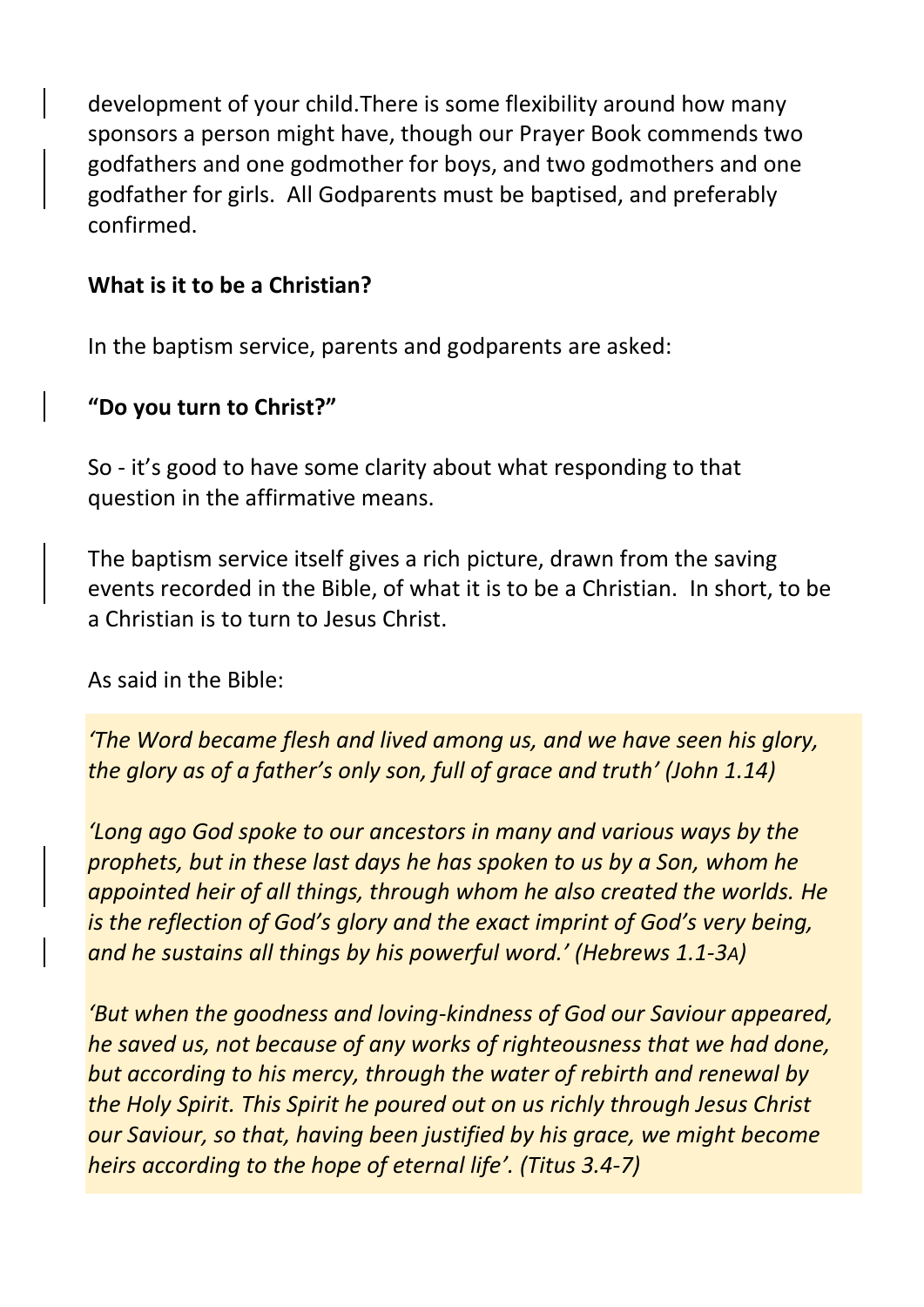#### We also ask:

# **"Do you repent of your sins, do you reject selfish living and all that is false and unjust, and do you renounce all that is evil?"**

*'Repent, and be baptized every one of you in the name of Jesus Christ so that your sins may be forgiven; and you will receive the gift of the Holy Spirit'. (Acts 2.38)*

*'"The time has come," Jesus said. "The kingdom of God has come near. Repent and believe the good news!"' (Mark 1.15)*

*'If we say that we have no sin, we deceive ourselves, and the truth is not in us. If we confess our sins, he who is faithful and just will forgive us our sins and cleanse us from all unrighteousness. If we say that we have not sinned, we make him a liar, and his word is not in us'. (1 John 1.8-10)*

# **So – a Christian community is a place where a fair bit of repenting is going on. What does that mean?**

Well, it means we are a people who are not afraid to face our failures and limitations, who are aware of the reality of sin in humanity, and are only too happy to point to the forgiveness and redemption which are extended to us through Jesus Christ.

That forgiveness extends from God to us, but also, opens the possibility of radical forgiveness and honesty to be a marker of a redeemed people. Whether divine to human, or human to human, repentance offers a comprehensive restoration of relationships.

It's worth emphasising – repentance is not about making up for the wrong we have done or trying to prove ourselves to God! Repentance is a faithful response to God's call on our lives, trusting in the love and mercy of God. This trust becomes visible in a changed life; as followers of Christ, we live life differently as we learn from Jesus how to live life.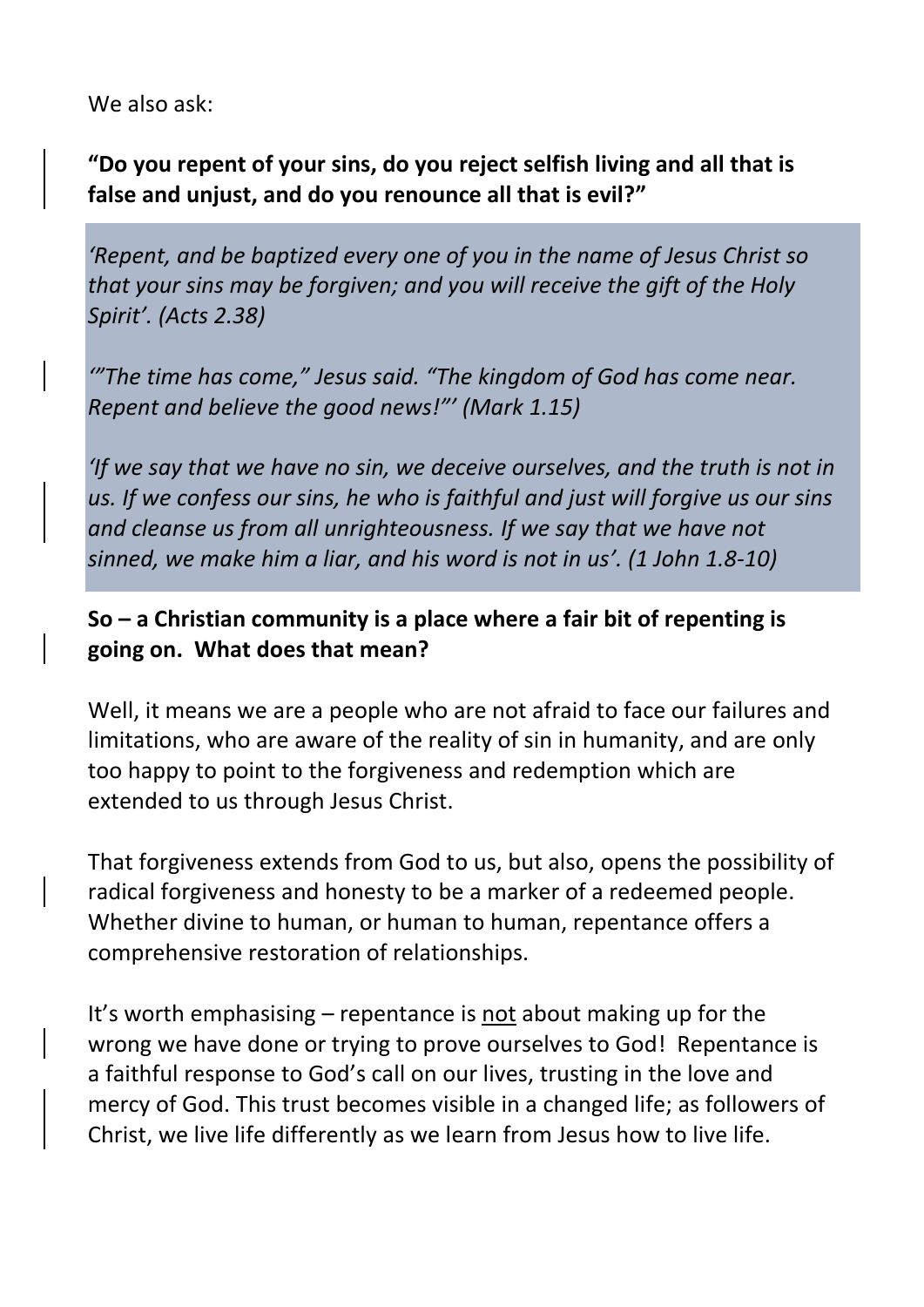And we are called to do this together – which is why we gather at least weekly as the community of the faithful to be formed by God's Spirit into disciples of Christ.

*'Just as I have loved you, you also should love one another. By this everyone will know that you are my disciples, if you have love for one another.' (John 13.35)*

*They devoted themselves to the apostles' teaching and fellowship, to the breaking of bread and the prayers. Day by day, as they spent much time together in the temple, they broke bread at home and ate their food with glad and generous hearts, praising God and having the goodwill of all the people. And day by day the Lord added to their number those who were being saved. (Acts 2.42, 46-47)*

This is one of the blessings of being a Christian. Life is busy, or connections and community can be scarce, but in the company of Jesus' people you will meet a wonderful diverse mix of people, who will have different views on all sorts of things but are united in their love for the Lord, and the joy of being sisters and brothers in Christ Jesus.

## **What are the options?**

Proceeding with the **baptism** of their child is the usual practice for people who belong to a community of the faithful. If you are not regular members of the congregation, we will offer some means of preparation in the lead up to the baptism in the hope that there is a greater awareness of the significance of what is happening in baptism – that a person is marked as a child of God and an inheritor of the Kingdom of heaven.

Alternatively, if you don't feel able to make the baptismal promises at this stage, we can offer you a **Thanksgiving for a Child.** This can take place either within or outside of Sunday worship, does not require much preparation, but still provides a means to thank God for the gift of your child, pray for their growth, and receive support from those involved in their spiritual welfare. This can be a heartfelt and meaningful service which leaves open the possibility of baptism later on.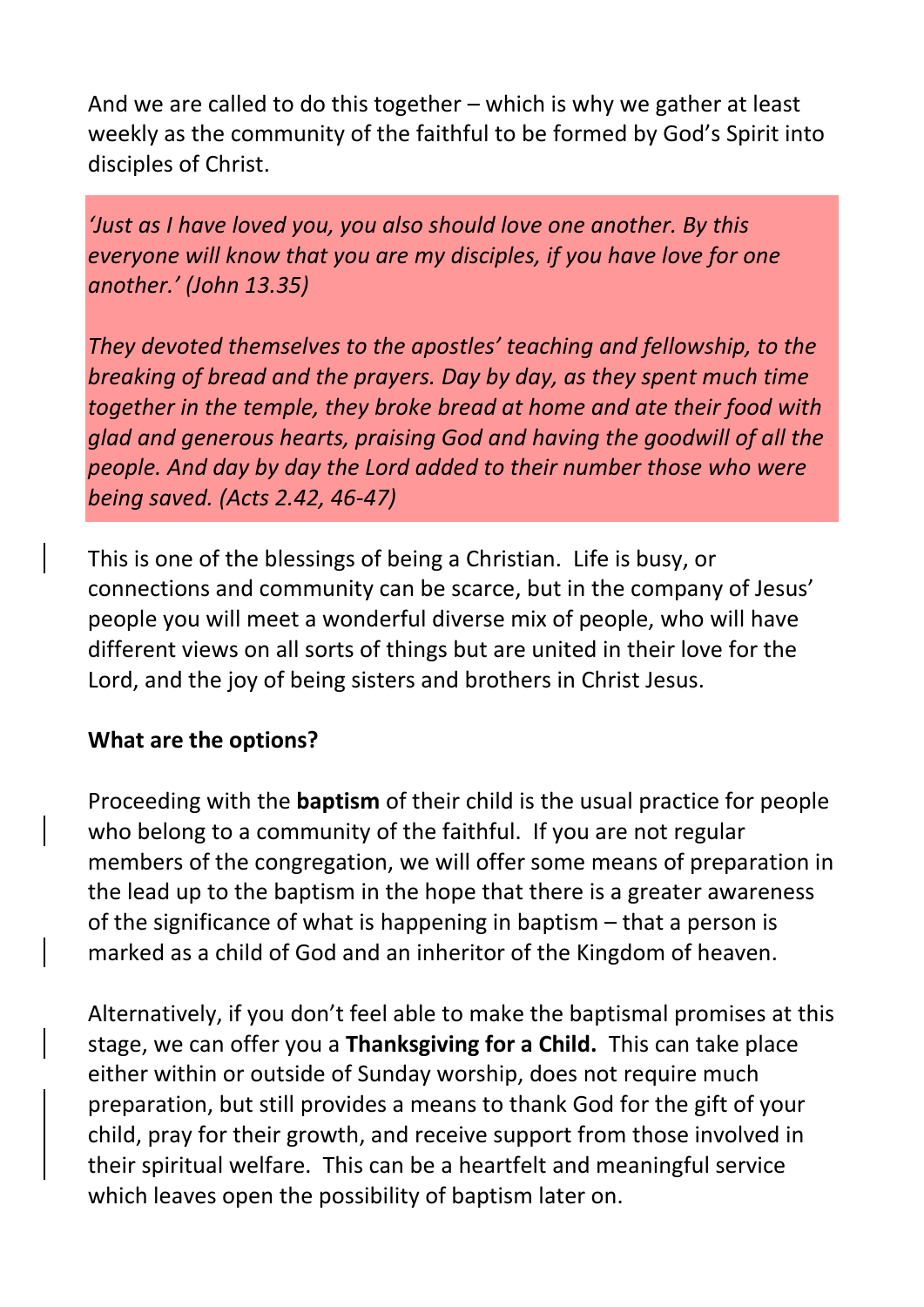#### **What Next?**

At St Michael & All Angels we baptize adults as well as infants throughout the year, however, in the six weeks of Lent leading up to Easter there are no baptisms. Some other Sundays are also ruled out for practical reasons. To avoid disappointment, you need to discuss dates with the parish priest well in advance.

In addition to in-person discussions about this sacrament with the parish clergy, the best preparation for baptism is simply coming to the Sunday Eucharist, and we ask that you do this for at least a month prior to the baptism date – and, hopefully, happily ever-after as well!

Your presence helps you get to know us and us to know you. It means that you and your family become part of the parish community ahead of the baptism day, so that when the celebration happens your own happiness is shared by everyone present.

#### **Cost**

No fee is ever charged for baptism, but most people like to make a donation to the ministry and mission of the church.

## **Where to from here?**

If you wish to proceed with Baptism or a Thanksgiving for a Child, or have any further questions at all, please contact Fr Brett via the email address on the back of this booklet.